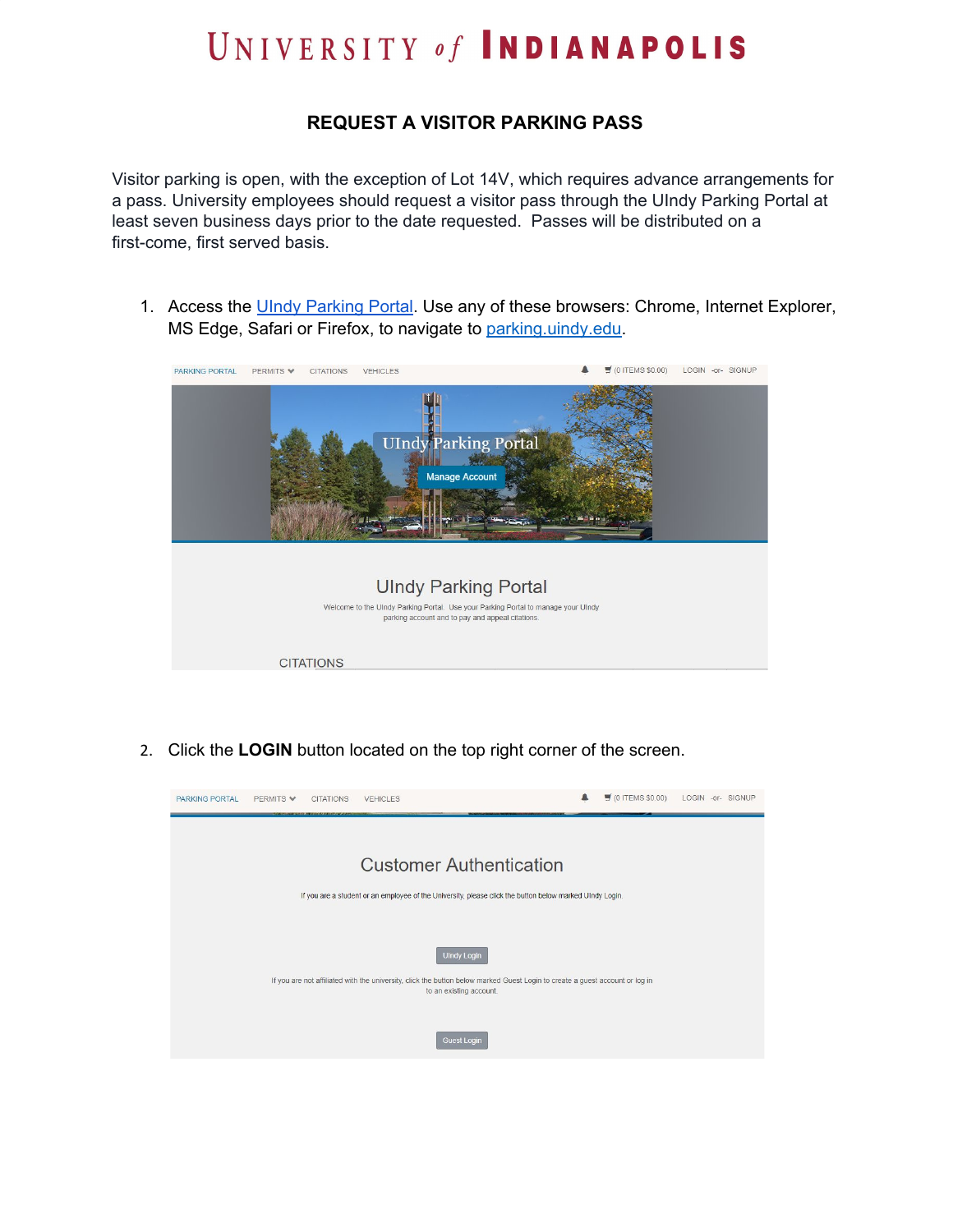3. UIndy employees and students will click on the **UIndy Login** button and use their UIndy username and password to access their account. Visitors must click on the **Signup** button (top right corner of the screen) to create a *Guest Account* before signing in.

| PARKING PORTAL | PERMITS V                        | <b>CITATIONS</b>                | VEHICLES |                       |                                                                                                                                                                                                |                                 | $\equiv$ (0 ITEMS \$0.00) | Welcome, Michael |
|----------------|----------------------------------|---------------------------------|----------|-----------------------|------------------------------------------------------------------------------------------------------------------------------------------------------------------------------------------------|---------------------------------|---------------------------|------------------|
|                | View Your Permits<br>Get Permits | Request Temp and Visitor Passes |          | <b>Manage Account</b> | <b>UIndy Parking Portal</b>                                                                                                                                                                    |                                 |                           |                  |
|                |                                  |                                 |          |                       | <b>UIndy Parking Portal</b><br>Welcome to the Ulndy Parking Portal. Use your Parking Portal to manage your Ulndy<br>parking account and to pay and appeal citations.<br><b>Citation Number</b> |                                 |                           |                  |
|                | <b>CITATIONS</b>                 |                                 |          |                       |                                                                                                                                                                                                |                                 |                           |                  |
|                | View Your Citations              |                                 |          | $\overline{2}$        |                                                                                                                                                                                                | $OR-$                           |                           |                  |
|                | View Your Appeals                |                                 |          | 1                     | <b>State</b>                                                                                                                                                                                   |                                 | Plate Number              |                  |
|                | View Your Letters                |                                 |          | $\overline{2}$        | <b>INDIANA</b>                                                                                                                                                                                 | ٠<br><b>Search Citations</b>    |                           |                  |
|                | <b>PERMITS</b>                   |                                 |          |                       |                                                                                                                                                                                                | <b>IE</b> Get Permits           |                           |                  |
|                | View Your Permits                |                                 |          | 3                     |                                                                                                                                                                                                | Request Temp and Visitor Passes |                           |                  |

4. Click on **Permits > Request Temp and Visitor Passes** on the top left side of the screen.

| Please make a selection from the options below.             | Temp/Visitor Parking Pass Request |         |
|-------------------------------------------------------------|-----------------------------------|---------|
|                                                             |                                   |         |
|                                                             |                                   |         |
|                                                             |                                   |         |
|                                                             |                                   |         |
| <b>Permit Request Type</b>                                  |                                   | $\star$ |
| Select One                                                  |                                   |         |
| <b>Select One</b>                                           |                                   |         |
| Permit Request - Visitor Pass<br>Permit Request - Temp Pass |                                   |         |
| I agree to abide by parking rules and regulations           |                                   |         |
|                                                             |                                   |         |